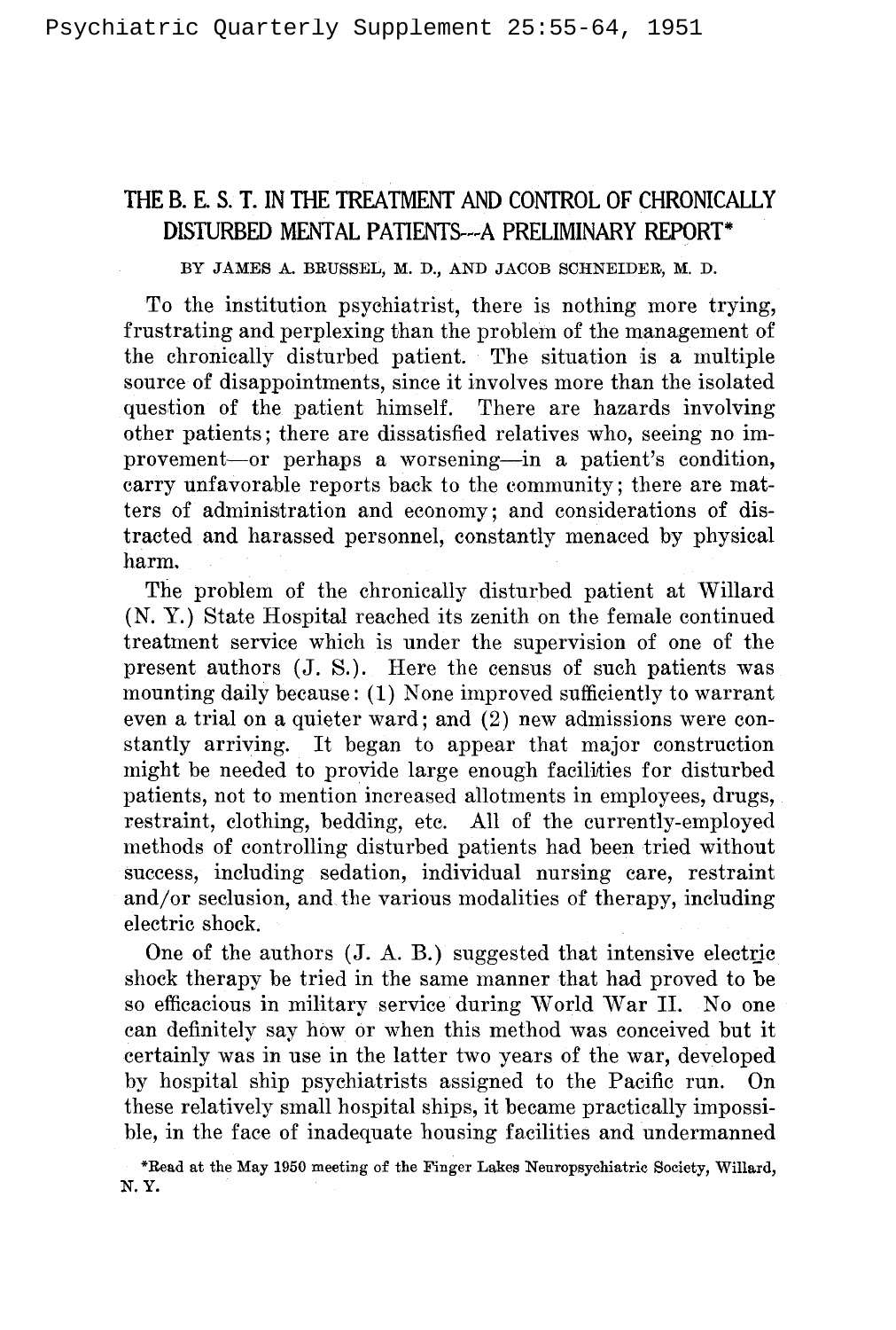### 56 THE B. E. S. T. IN TREATMENT OF DISTURBED MENTAL PATIENTS

staffs, to control and care for violently disturbed patients for journeys that took up to 30 days. In the words of one colleague: "There were days when we thought these rampaging psychotics would scuttle the boat!" Purely on an empirical basis, it was discovered that the usual electric shock therapy application, administered in the morning and afternoon of *two* successive days, worked nothing less than miracles in converting wildly disturbed patients into quiet, tractable, co-operative, and *often improved*  individuals.! Port military authorities were frequently amazed to receive a shipment of docile and manageable patients about whom a prior radio message had been sent describing them as "disturbed."

It was decided to try this intensive therapy at Willard--a modality which the employees concerned came to dub the "Blitz," ultimately leading to the term "B. E. S. T." (Blitz Electric Shock Therapy.) The authors think time and results have justified this descriptive classification.

The first question was the matter of selection. In most research investigations two groups are chosen, one for control and one for experimentation. In the Willard case, one group could well stand for both, pre-treatment histories and recorded activities serving for control comparison. It was further decided to apply the traditional physiological concept of "all-or-none," and 50 of the most disturbed female patients were selected. The preliminary selection was made by the nurses and attendants who worked daily with these patients and knew them better than anyone else. So far as practicable the usual physical pre-treatment work-up was carried out.

In order to appreciate the results of B. E. S. T., it should be pointed out that most of the patients in the treatment group had already received full courses of electric shock therapy and were currently being carried on so-called "maintenance shock therapy," without any perceptible evidence of improvement. Some patients had had as many as 40 to 50 shock sessions in their initial courses. Thus, B. E. S. *T.,* while founded on electric convulsive therapy, is fundamentally a different modality of treatment as judged by administration and results.

What constitutes "disturbed"? Is noisiness enough to warrant this classification? Are other well-known descriptive terms needed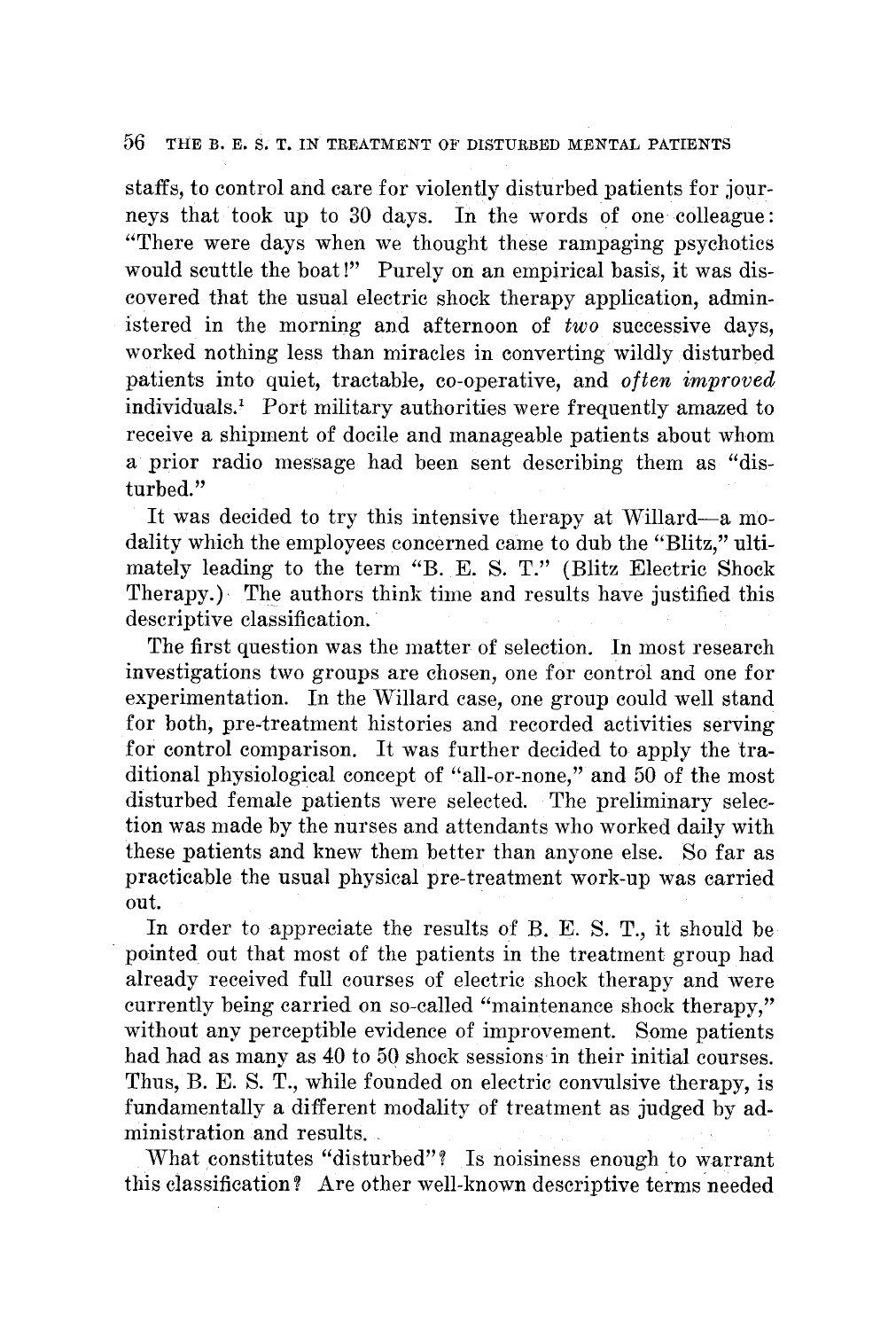singly, or combined in groups? So far as "mild," "moderate" and "severe," or "periodic" or "continuous" were concerned, one rule was rigidly adhered to, and that was that each candidate for "B. E. S. T." must be a chronically and extremely disturbed individual. As it was realized that one patient, for example, may be devastatingly destructive, moderately hallucinated, and yet completely cooperative at meal times, each of the 50 women in the group was carefully catalogued on each of her disturbed characteristics, arbitrarily using a rating scale of 0 to 4, representing none (0), mild (1), moderate (2), severe (3), and extreme or uncontrolable disturbances (4). Figure 1 represents in graphic fashion 10 of these elements based on the 0-4 scale and projected to compare the selected features, prior to and after therapy. Figure 2 does the same for three modes of control, but the figures here are based on the actual number of instances of use in the group of 50 patients.

Tabulating the results of Figure 1 furnishes a terse, but pleasantly surprising, score as follows:



Figure 1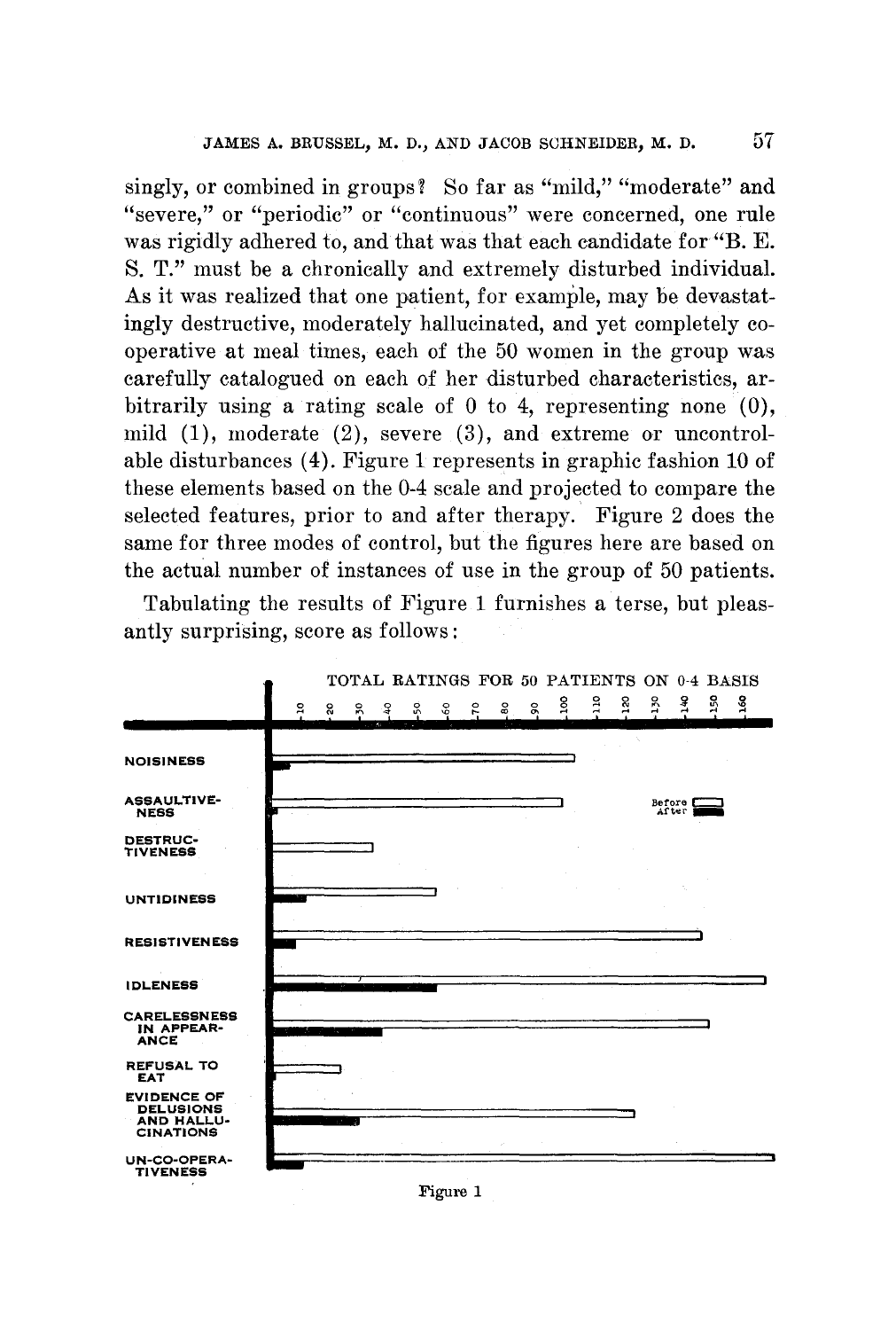

58 THE B. E. S. T. IN TREATMENT OF DISTURBED MENTAL PATIENTS



*AFTER* (none)

**SEDATION** 

Total 0-4 score for fifty patients BEFORE treatment and AFTER

| Element of disturbance                                                  | treatment |     |
|-------------------------------------------------------------------------|-----------|-----|
|                                                                         | 102       | 5   |
| Assaultiveness                                                          | 99        |     |
| $Destructiveness \dots \dots \dots \dots \dots \dots \dots \dots \dots$ | 34        | ി   |
| Untidiness                                                              | 53        | 11  |
| $\text{Resistiveness}$                                                  | 144       | - 7 |
|                                                                         | 167       | 56  |
| Carelessness of appearance $\dots\dots\dots\dots\dots\dots$             | 148       | 38  |
| Refusal to eat $\dots\dots\dots\dots\dots\dots\dots\dots\dots\dots$     | -23       |     |
| Evidence of delusions and hallucinations $\dots$                        | 122       | 29  |
|                                                                         | 168       |     |

Tabulating Figure 2 in the same manner, we have:

|                      |                     | Actual number of patients in the |
|----------------------|---------------------|----------------------------------|
|                      |                     | group of 50 BEFORE treatment     |
| Controlling modality | and AFTER treatment |                                  |
| Camisole restraint   | 36                  |                                  |
|                      | 23                  | $8 \cdot$                        |
| Nightly sedation     | -18                 |                                  |
|                      |                     |                                  |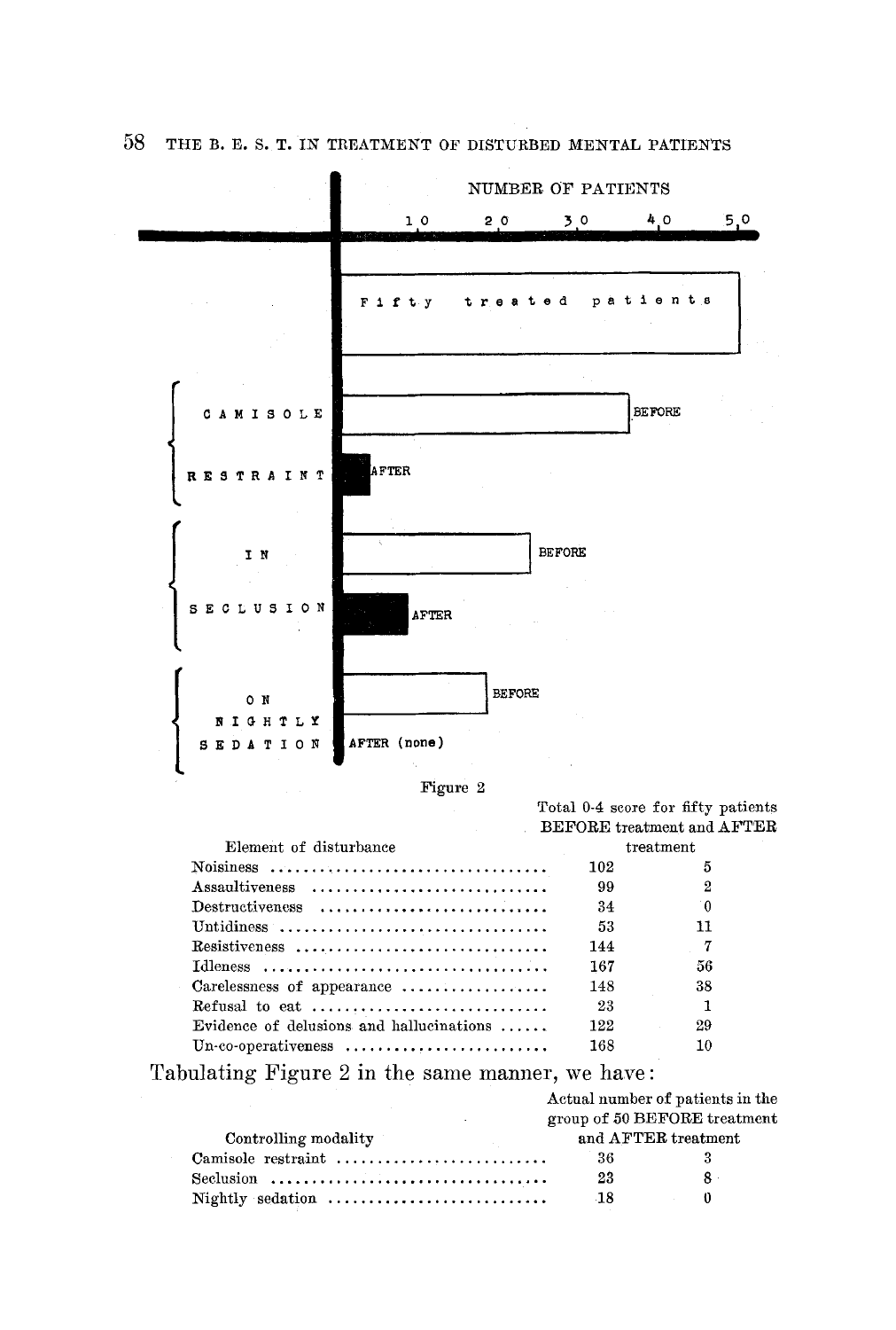The patients selected, considering the size of this initial group, covered most of the more commonly encountered mental illnesses: schizophrenia, 34 (14 catatonics, 13 paranoids, seven hebephrenics) : psychosis with mental deficiency, seven : manic-depressive psychosis, three (two manics, one depressive), senile psychosis, two; and one each of psychosis with cerebral arteriosclerosis, involutional psychosis, and general paresis. The ages ran from 22 to 78 years, or an average of 41 years. The patients had spent an average time in the hospital of *eight years,* ranging from six months to 37 years. It can be readily deduced, therefore, that age and diagnosis are no contra-indications to B. E. S. T., and that prolonged hospitalization up to many decades is likewise no deterrant.

The usual and accepted technique is used in which the aim is a grand mal convulsion and the average dose is 600 milliamperes for .5 second. It goes without saying that a well-staffed and trained shock team (or teams) is a "must," for transporting these violently and constantly disturbed patients.

So uniformly gratifying have been the results that it has been found most difficult to restrain enthusiasm. No better judge of therapeutic results can be had than the exhausted and pessimistic employees who have labored for years with these people. Perhaps the unscientific comment of one attendant sums up the judging of results when she came upon one patient who had been sadistically assaultive, destructive and profane . . . now neat and tidy, quiet, and knitting a muffler in occupational therapy classroom. The amazed employee gaped and muttered, "I'll be damned!" And at no time has any post-treatment complication whatsoever been observed.

As a matter of statistics, in addition to those offered in figures 1 and 2, all of the 50 patients presented a remarkable degree of improvement. The duration of remission of symptoms averaged two weeks, ranging from three days to 42 days. As a matter of fact, only one patient failed to enjoy a six-day remission (she is the one who had but three days). On the fourth day after her initial B. E. S. T., however, a repetition of this intensive procedure provided a longer remission. Again, once a patient's remission is known approximately, B. E. S. T. can be repeated upon the return of prodromata at or near the termination of the expected remission period; and thus a schedule is established, enabling patients to enjoy unbroken remissions and maintain improvement as

JAN.-1951-E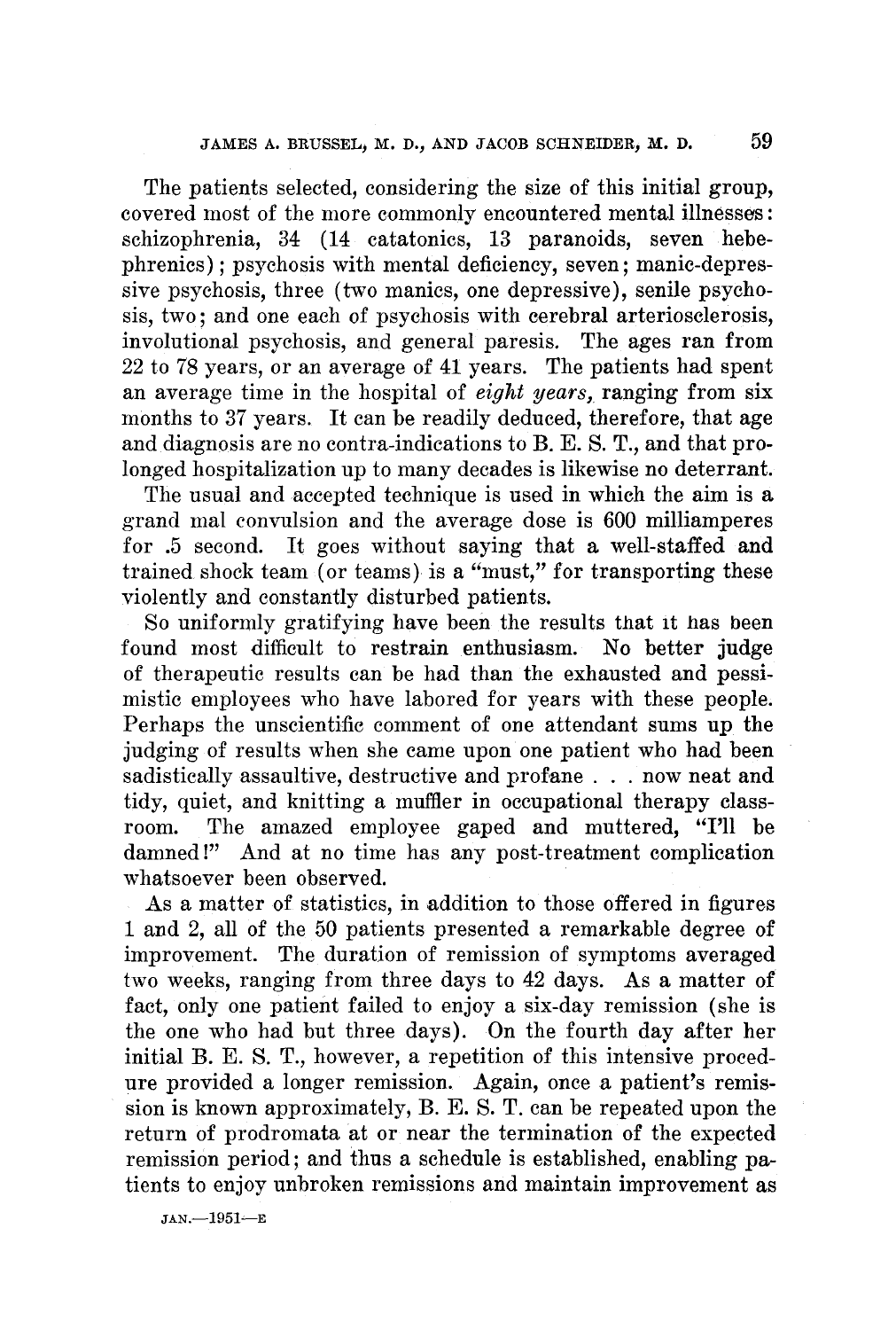#### 60 THE B. E. S. T. IN TREATMENT OF DISTURBED MENTAL PATIENTS

long as B. E. S. T., at intervals, is not omitted. The implications of this fortunate time relationship lead to another and more forward undertaking which will be discussed later.

There are many more improvement features that cannot be reduced to the cold and implacable field of statistics. For example, Patient F. C. has for many years been constantly disturbed, noisy, assaultive, filthy, doing what mischief she could in converting her seclusion room into a veritable pigsty. What a dramatic change to find this patient sitting quietly on the ward, perfectly neat and tidy, and--without urging--cleaning her room! Another patient had, for years, been unable (or had simply refused) to converse in any language other than Italian; yet, after B. E. S. T. she is speaking clearly and coherently in English. A third had always refused to reveal her age, but after B. E. S. T. she freely gave this information and any other personal data about herself which was asked for. Those with experience in large mental hospitals can appreciate the writers' feelings when it was possible to remove a half-dozen chronically suicidal patients from restraint and/or seclusion. From the materialistic point of view, the economy of the improvement cannot be neglected. The monetary savings on otherwise smashed window panes, destroyed clothing, blankets and bed linen, destroyed furniture and supplies, and the savings in outlay for sedatives and restraint apparatus is an important budgetary benefit. One patient alone, during the month of February ]950, hit an all-time record by personally ripping to shreds 57 blankets! Following her first series of B. E. S. T. she became neat and orderly, eschewed all destructive activity, and has remained that way.

A further and logical development has been the feasibility of convalescent care for these erstwhile disturbed patients, an idea that could never be otherwise entertained. Rather, it is this group for whom the gloomiest prognosis is given, and the lengthiest hospitalization anticipated. Preliminary planning is now under way at Willard to permit interested relatives (who had long ago abandoned all hope of ever having their patients at home), to take these radically improved individuals home on convalescence and look forward to maintained betterment and adjustment by continuing B. E. S. T. on an out-patient department basis. When the procedure, the time elements, and the goal are understood, these relatives should be more than willing to return the patient to the hos-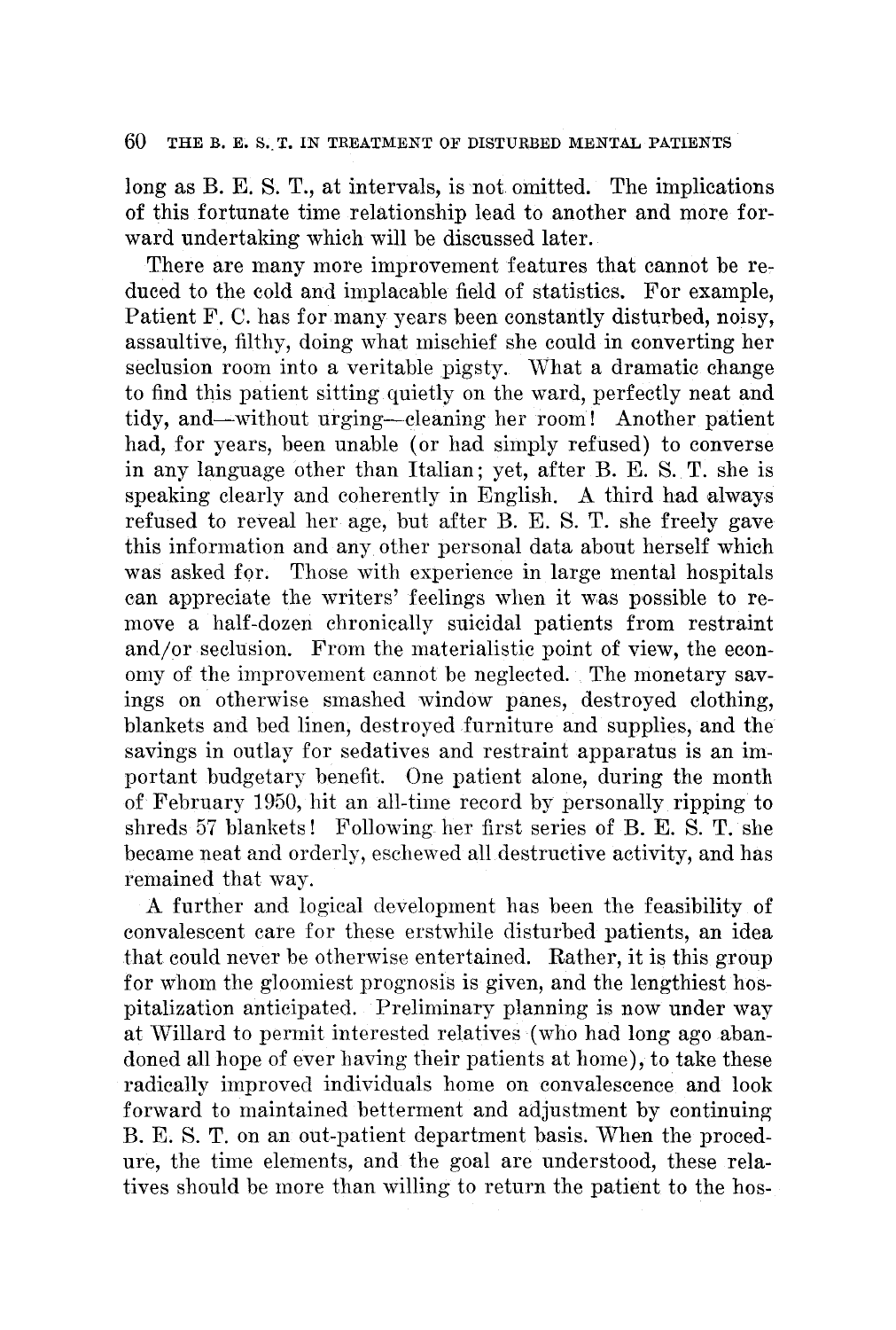pital for two days, let us say, out of every two or three weeks as a far more desirable arrangement than having him remain in the institution for the rest of his life. A B. E. S. T. out-patient schedule can be predicated on each patient's remission period and a halfdozen beds on a rotating basis would replace the present system, whereby dozens of beds, meals, supervision, etc., are devoted constantly to the housing of disturbed patients. A plan should be achieved ultimately that carries a comparative time-table regularity. If insulin and liver have kept the diabetic and the anemic out Of the hospital and well adjusted on an out-patient basis, it may be that B. E. S. T. can do likewise for the mentally ill.

Out of B. E. S. T., there is an interesting sidelight upon which to reflect with reference to the future of military psychiatry.<sup>2</sup> Maintaining the acutely disturbed neuropsychiatric casualty until he is discharged, encountering added difficulty in transporting him from foreign shores to the continental United States, and then from military establishments to hospitals of the Veterans Administration, has always presented serious problems to psychiatrists in the armed forces. Now we may justifiably anticipate the time when B. E. S. T. will obviate such difficulties.

Finally, the improved morale of employees has been so striking that cases will be cited here, with descriptions in substantially the words with which nurses and attendants wrote them up when their opinions were solicited.

## *Case Histories*

E. H. Diagnosis, dementia præcox, catatonic; age, 35 years; in the hospital, 10 years. Previous to B. E. S. T., she was very disturbed, incoherent, un-co-operative, irritable, and beat herself about the head and body. She required almost constant restraint to prevent injury to herself and others, being assaultive to anyone who dared to approach her. Since B. E. S. T. (March 20 and 21), she has had periods of about two weeks when she is very co-operative, quiet, friendly, and enjoys doing embroidery work. April 10 and 11: She was as just noted; treatment was repeated before she became too disturbed again. April 26 and 27: She was much better and rallied from confusion following her third treatment earlier than previously. She continues good today (May 1) and is busily engaged in embroidery or reads to break the monotony.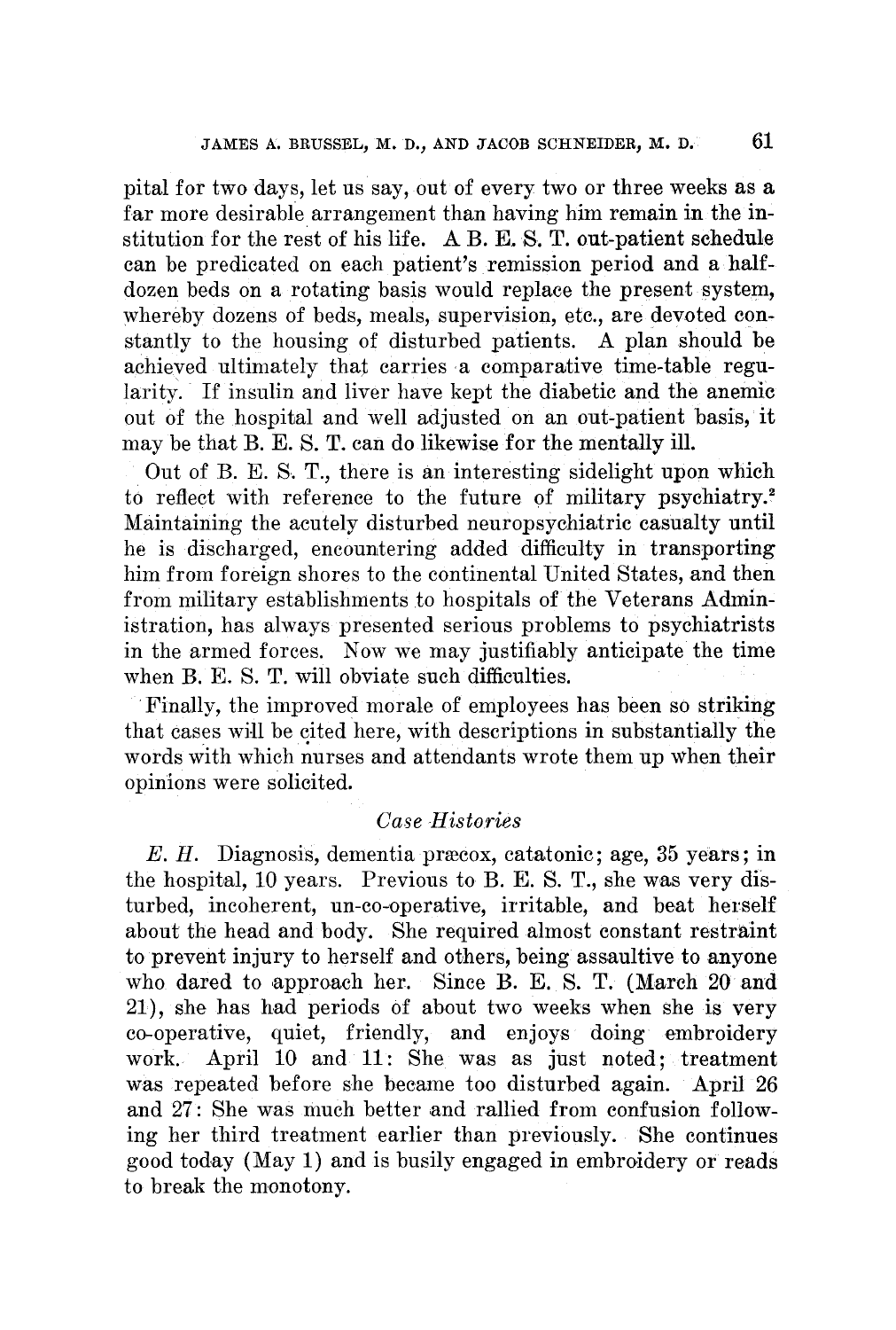#### 62 THE B. E. S, T. IN TREATMENT OF DISTURBED MENTAL PATIENTS

D. C. Diagnosis, dementia præcox, catatonic; age,  $42$  years; in hospital, 19 years. Prior to B. E. S. T., this patient was extremely overactive and over-productive. She had an uncanny knack of getting out of a camisole regardless of its size or shape. She sang night and day, made up the lyrics to include the names of physicians, patients, nurses and supervisor, all with a sexual trend. She claimed that she was lactating and urged everyone to taste her milk; kept her pubic hair pulled out; tore camisoles with her teeth, ripped up mattresses and any clothing she had on; and during the past winter, destroyed four to five blankets every 24 hours for weeks. When removed from seclusion for bathing, D. C. was violently assaultive, would try to break windows and pull other patients' hair: She refused to eat when in restraint, would scream for long periods, and it was impossible to quiet her. During the rare times she was quiet, she would urinate on the floor of her seclusion room and then spread the urine evenly over the floor. First treated March 13 and 14, she was nauseated and vomited after each therapy session. She was very pale and did not get out of bed between treatments. Following B. E. S. T., she was quiet, co-operative, worked when asked to do something, seemed to be bothered by the noise of other patients, cared for her own clothes, and was neat and tidy. On April 2, she became very upset when another patient grabbed food from her tray. B.E.S.T. was repeated April 3 and 4, but this time the patient slept between sessions and did not vomit. Since that time, she has been quiet, cooperative, neat, clean, never destructive, and does many little favors for other patients. However, she remains somewhat seclusive.

 $M, W$ . Diagnosis, dementia præcox, catatonic; age, 36 years; in hospital, 11 years. Formerly very insulting, profane, assaultive, M. W. would kick at the doctor when he made his rounds, was threatening, foully abusive, spat, destroyed clothing and dishes, and was totally inaccessible. Following B. E. S. T., she worked all day, sweeping until blisters appeared on her palms. She became heater, and interested in other patients. She checks with the nurse each day to see if she is scheduled for B. E. S.T. When she is not, she breaks out in a broad smile. She now speaks of her family, which she never did before, and actually shows marked respect for other patients on the ward.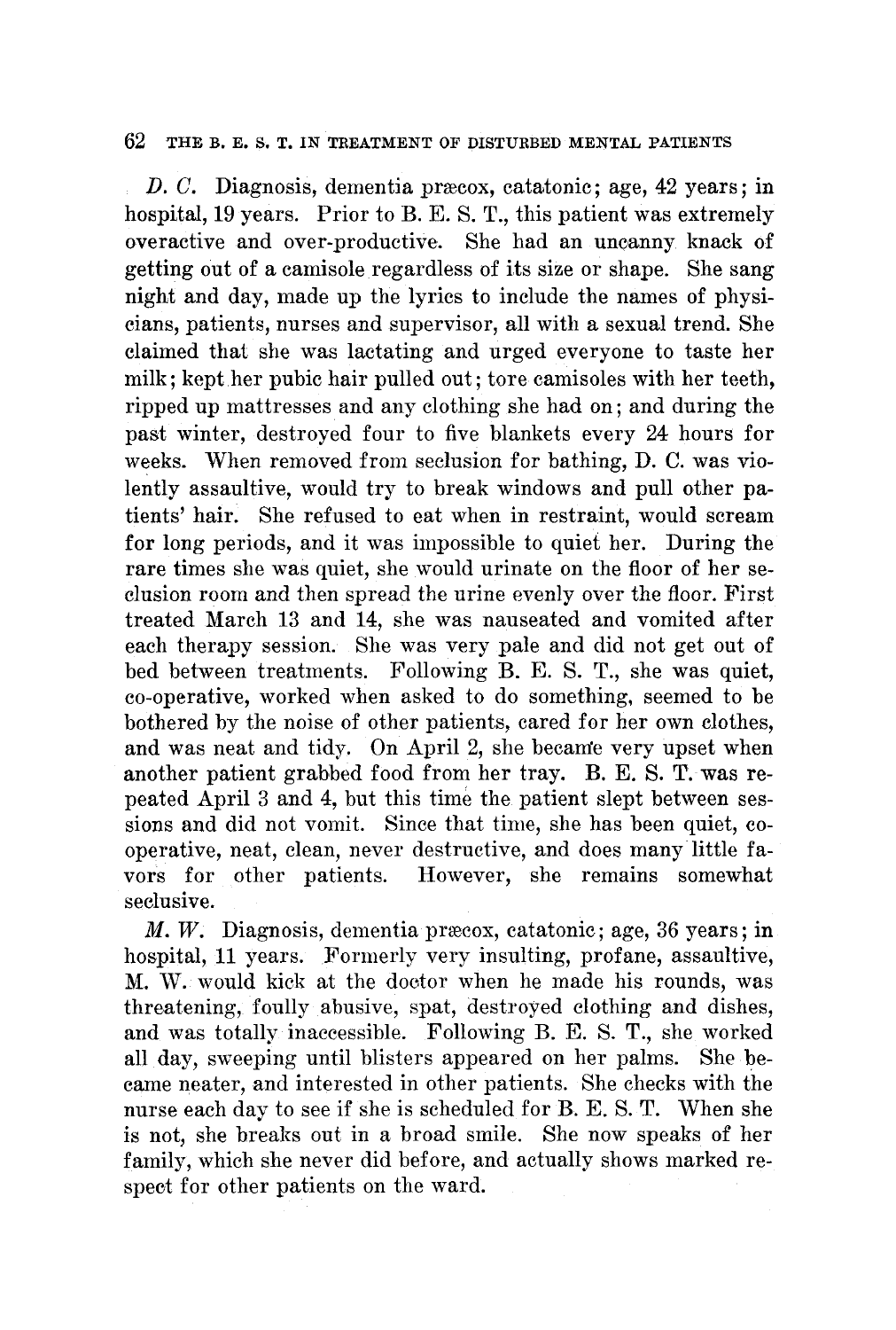N. S. Diagnosis, dementia præcox, hebephrenic; age, 30 years; in hospital, 11 years. This patient has shown the least change of any following B. E. S.T. Prior to treatment, she walked the floor all day long, pacing up and down, swinging her arms as though she would strike anyone within reach. She muttered and swore as if in response to hallucinations, and was assaultive on occasion, especially if the other person were smaller than she. She spat at every window she passed. At times, she screamed and threw herself into a chair, wailing she was being harmed. N. S. never answered people, except when her name was called, and then replied with a stock response, "Jesus Christ--what?" After B. E. S. T. (March 20 and 21), she would sit silently in a chair and look at others blankly and wordlessly when addressed. On April 11 to 12, she was quiet, co-operative, interested in her clothes and surroundings, but had blocking of speech as if unsure of herself. When asked, she would dust furniture or push a polisher. On April 30, N. S. became assaultive, but, after B. E. S. T. on May 1 and 2, became quiet again, interested in her personal appearance. Since then she has taken to sewing, and earnestly tries to do everything she is told.

 $L. P.$  Diagnosis, dementia præcox, catatonic; age, 31 years; in hospital, 13 years. L. P. was untidy, assaultive, un-co-operative, spending most of her time lying on a bench or the floor with her head and face covered. She did nothing voluntarily, had to be led, often pushed, to dining room, bed, or bathroom. She was frequently irritable, and if touched, would fly into a rage and bite, kick, scratch and pull hair. L.P. never talked, smiled or answered questions, but, while assaultive, would curse. After B. E. S. T. (April 20 and 21), she asked to go to bed after the first therapy session and was allowed to do so. Following the other three sessions, she slept for a brief interval each time. After the fourth treatment, she chanced to pass her physician. The patient was *voluntarily* going to the bathroom. The doctor asked her, "Lena, how do you feel?" "Fine," she replied brightly. "Why, do I look sick? Her appetite has improved. She is neat and tidy, takes an interest in her appearance and clothing, is friendly and cooperative. She does not accept the fact that she is in a hospital, and, if queried on this, will change the subject and talk of the